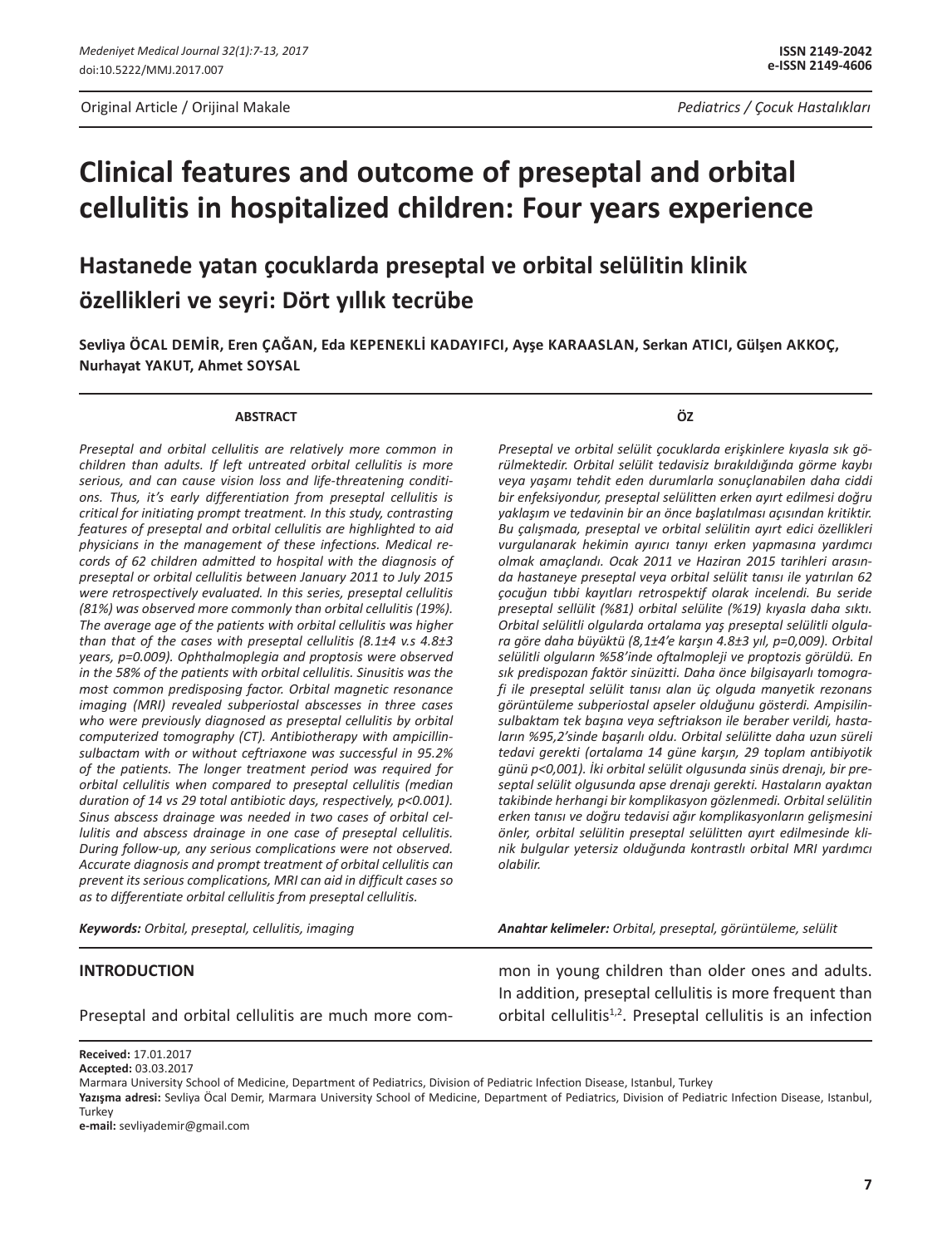involving anterior portion of the orbital septum, whereas orbital cellulitis involves ocular adnexal structures posterior to the orbital septum. Orbital cellulitis is more serious. It can lead to blindness by causing occlusion of central retinal artery or vein, or by damaging the optic nerve. Other serious complications of orbital cellulitis are endophthalmitis, cavernous sinus thrombosis, meningitis, intracranial abscesses, and even death that generally results from the delay in the diagnosis and initiation of appropriate treat $ment<sup>3</sup>$ .

Although preseptal and orbital cellulitis yield different clinical outcomes, initial symptoms such as pain, eyelid swelling and erythema are the mutual presenting symptoms. For this reason, the clinical differentiation of these two conditions can be initially difficult. If thorough history taking and physical examination including an ophthalmological evaluation could not help to differentiate difficult cases from advanced disease, contrast-enhanced computed tomography (CT) or magnetic resonance imagining (MRI) scanning can aid in differential diagnosis.

Here we used our experiences to characterize features of orbital and preseptal cellulitis in order to make a differentiation between them, and aimed to highlight importance of early diagnosis and treatment of orbital cellulitis.

### **MATERIAL and METHODS**

The study was performed in Marmara University Training and Research Hospital in Istanbul, Turkey. In this retrospective study, data were collected by reviewing medical records of all admissions for preseptal and orbital cellulitis in children below 18 years of age who were referred to us between January 2011 and July 2015. Data regarding clinical diagnosis, age, gender, predisposing factors, clinical manifestations, laboratory and radiological data, antibiotic treatment, surgical procedure, length of hospital stay and complications were recorded. Local Ethics Committee approval was obtained for this study.

Diagnosis of preseptal and orbital cellulitis was made according to recorded clinical findings. Hyperemia, tenderness and swelling of periorbital tissues were accepted as undifferentiating features, whereas chemosis, proptosis, limitation of extraocular movements of eyes, pain with eye movement are accepted as peculiar signs of orbital cellulitis. Radiological investigation was performed for the diagnosis of 60 cases with contrast- enhanced orbital MRI and/or CT. Daily ophthalmological examination had been made for patients with orbital cellulitis until regression of abscesses was demonstrated on control orbital MRI. Laboratory investigations including complete blood count (CBC), C-reactive protein (CRP) levels, blood cultures were assessed, and antibiotherapy regimens were also noted.

Statistical analyses were performed with NCSS (Number Cruncher Statistical System) 2007 (Kaysville, Utah, USA). When data were analyzed beside descriptive statistical methods (mean, standard deviation, median, frequency, rate, minimum, maximum), for the comparison of two groups of parameters that are not normally distributed, Mann-Whitney U test was used. For the comparison of qualitative data Fisher-Freeman-Halton test, Fisher's exact test, and Yates' Correction Continuity test (Yates' corrected chi-square) was used. Levels of significance were set at p<0.01 and p<0.05.

### **RESULTS**

A total of 62 children with preseptal cellulitis (n=50; 81%) or orbital cellulitis (n=12; 19%) were identified and included in this study. Mean ages (mean±standard deviation [SD]) of the patients with orbital and preseptal cellulitis were 8.1±4 and 4.8±3 years, respectively (p=0.009). Presentation of orbital cellulitis was in the fall or winter for six cases (n=6; 50%), in the spring or summer for other six cases (n=6; 50%), whereas the most of cases with preseptal cellulitis were seen in the spring or summer(70%). Eye involvement was seen in 59 cases (95.2%). Bilateral involvement was noted only in three cases with preseptal cellulitis and conjunctivitis. Baseline symptoms of all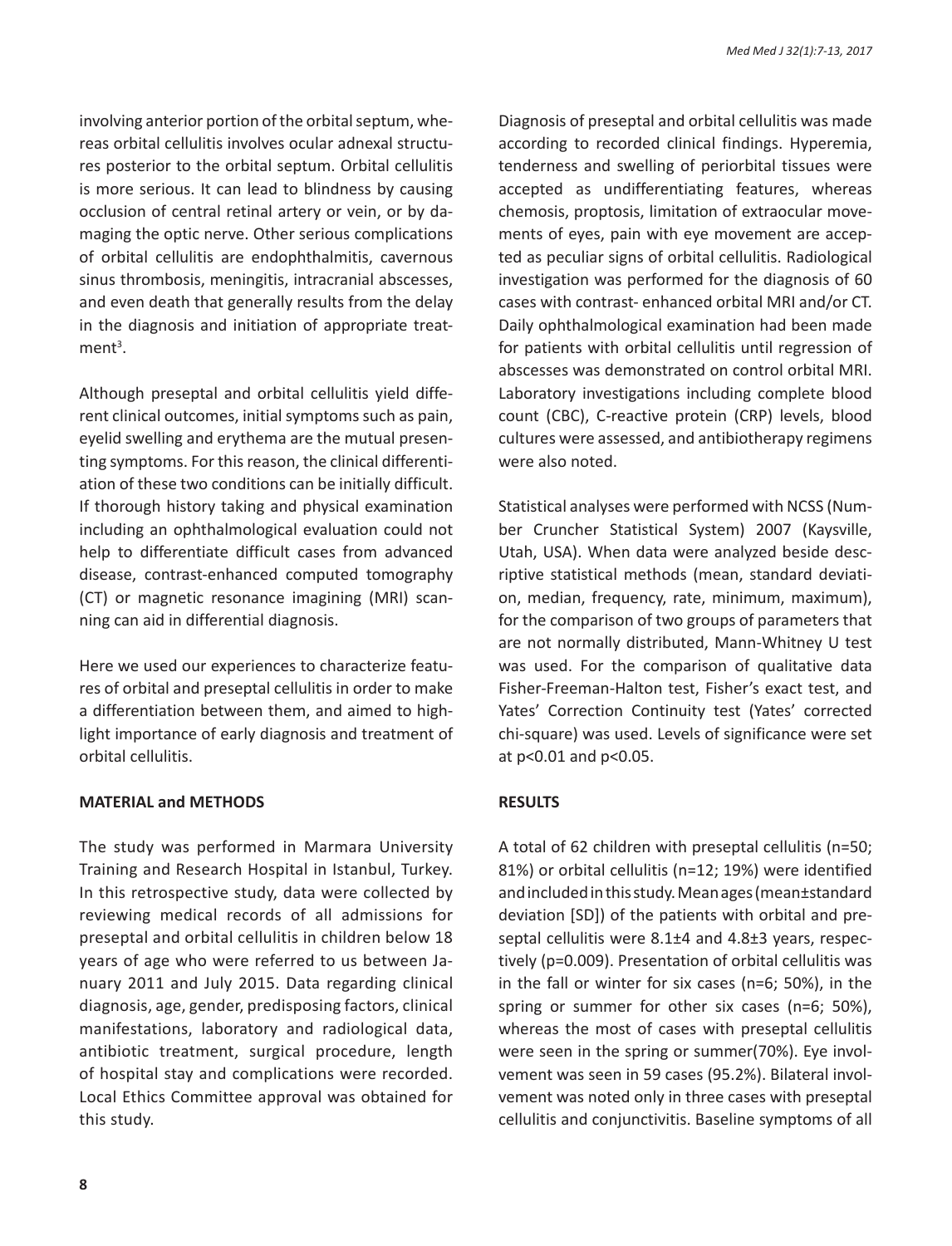cases were hyperemia, tenderness and swelling of periorbital tissues. In the orbital cellulitis group seven cases (58.3%) had ophthalmoplegia (p=0.001), three of them also had proptosis (p=0.035) (Figure 1). Sinusitis effected ten cases (83.3%) with orbital cellulitis, and nine cases (18%) with preseptal celluli-



tis (p<0.001). Other predisposing factors include conjunctivitis, dental abscesses, varicella zoster infection, herpes simplex virus infection of adjacent skin, insect bite were recorded only in the preseptal cellulitis group (Figure 2). Demographic characteristics of the patients were summarized in Table 1.



**Figure 1. A case of orbital cellulitis with proptosis. Figure 2. A case of preseptal cellulitis with herpetic lesion.**

| Demographie enaracteristics or preseptar and orbital cen |                                                                                           |                                          |                                          |                                                  |                                                   |
|----------------------------------------------------------|-------------------------------------------------------------------------------------------|------------------------------------------|------------------------------------------|--------------------------------------------------|---------------------------------------------------|
| <b>Cellulitis</b>                                        |                                                                                           | Total                                    | Orbital                                  | Preseptal                                        | P                                                 |
| Gender n (%)                                             | Male $n$ $%$<br>Female n(%)                                                               | 32(51.6)<br>30(48.4)                     | 8(66.7)<br>4(33.3)                       | 24 (48)<br>26(52)                                | 0.401                                             |
| Age (median, years)                                      | mean±SD<br>Min-Max<br>(Median)                                                            | $5.43 \pm 3.59$<br>$0.25 - 16(5)$        | $8.13{\pm}4.26$<br>$3-15(7.75)$          | $4.79 \pm 3.13$<br>$0.25 - 16(4.25)$             | $0.009**$                                         |
| <b>Predisposing factos</b>                               |                                                                                           |                                          |                                          |                                                  |                                                   |
|                                                          | Sinusitis n (%)<br>Conjunctivitis n (%)<br>Dental abscesses n (%)<br>Herpes simplex virus | 19 (30.6)<br>8(12.9)<br>5(8.1)<br>2(3.2) | 10(83.3)<br>1(8.3)                       | 9(18.0)<br>7(14.0)8<br>5(10.0)<br>2(4.0)         | $b0.001**$<br>$b$ 1.000<br>$b$ 0.573<br>$b$ 1.000 |
|                                                          | infection n (%)<br>Varicella zoster infection<br>n(%)                                     | 2(3.2)                                   |                                          | 2(4.0)                                           | $b$ 1.000                                         |
|                                                          | Insect-bite n (%)                                                                         | 1(1.6)                                   |                                          | 1(2.0)                                           | $b$ 1.000                                         |
| <b>Laboratory findings</b>                               |                                                                                           |                                          |                                          |                                                  |                                                   |
| White blood count (WBC)                                  | mean±SD<br>Min-Max<br>(Median)                                                            | 12761.13±4867.46<br>800-23400<br>(12300) | 14483.33±5816.25<br>800-22800<br>(13550) | 12347.80±4582.52 d0.084<br>3900-23400<br>(11000) |                                                   |
| Absolute neutrophil count (ANC)                          | mean±SD<br>Min-Max<br>(Median)                                                            | 8080.65±4776.85<br>100-21400<br>(6950)   | 11183.33±5058.90<br>200-17900<br>(10500) | 7336.00±4442.73<br>100-21400<br>(6600)           | $^{d}$ 0.006**                                    |
| C-reactive protein (CRP)                                 | mean±SD<br>Min-Max<br>(Median)                                                            | 39.79±66.22<br>$0,4-393$<br>(17.45)      | 69.99±78.18<br>$1 - 247$<br>(37)         | 32.54±61.72<br>$0.4 - 393$<br>(13.5)             | $d_{0.020*}$                                      |
| Surgical therapy n (%)                                   |                                                                                           | 3(4.8)                                   | 2(16.7)                                  | 1(2.0)                                           | $b$ 0.093                                         |
| Total antibiotic days                                    | mean±SD<br>Min-Max<br>(Median)                                                            | 17.82±9.82<br>$6 - 49$<br>(15)           | 30.08±12.74<br>10-49<br>(28.5)           | 14.88±6.16<br>$6 - 35$<br>(14)                   | $0.001**$                                         |
| Hospitalization days                                     | mean±SD<br>Min-Max<br>(Median)                                                            | $9.31 \pm 6.14$<br>$3 - 35$<br>(7)       | 19.42±6.44<br>$10 - 35$<br>(20.5)        | $6.88 \pm 2.55$<br>$3 - 14$<br>(7)               | $^{d}$ 0.001**                                    |

#### **Table 1. Demographic characteristics of preseptal and orbital cellulitis.**

*a Yates' Continuity Correction, <sup>b</sup> Fisher Exact Test, <sup>c</sup> Fisher Freeman Halton Test, d Mann Whitney U Test, \*\*p<0.01, \*p<0.05*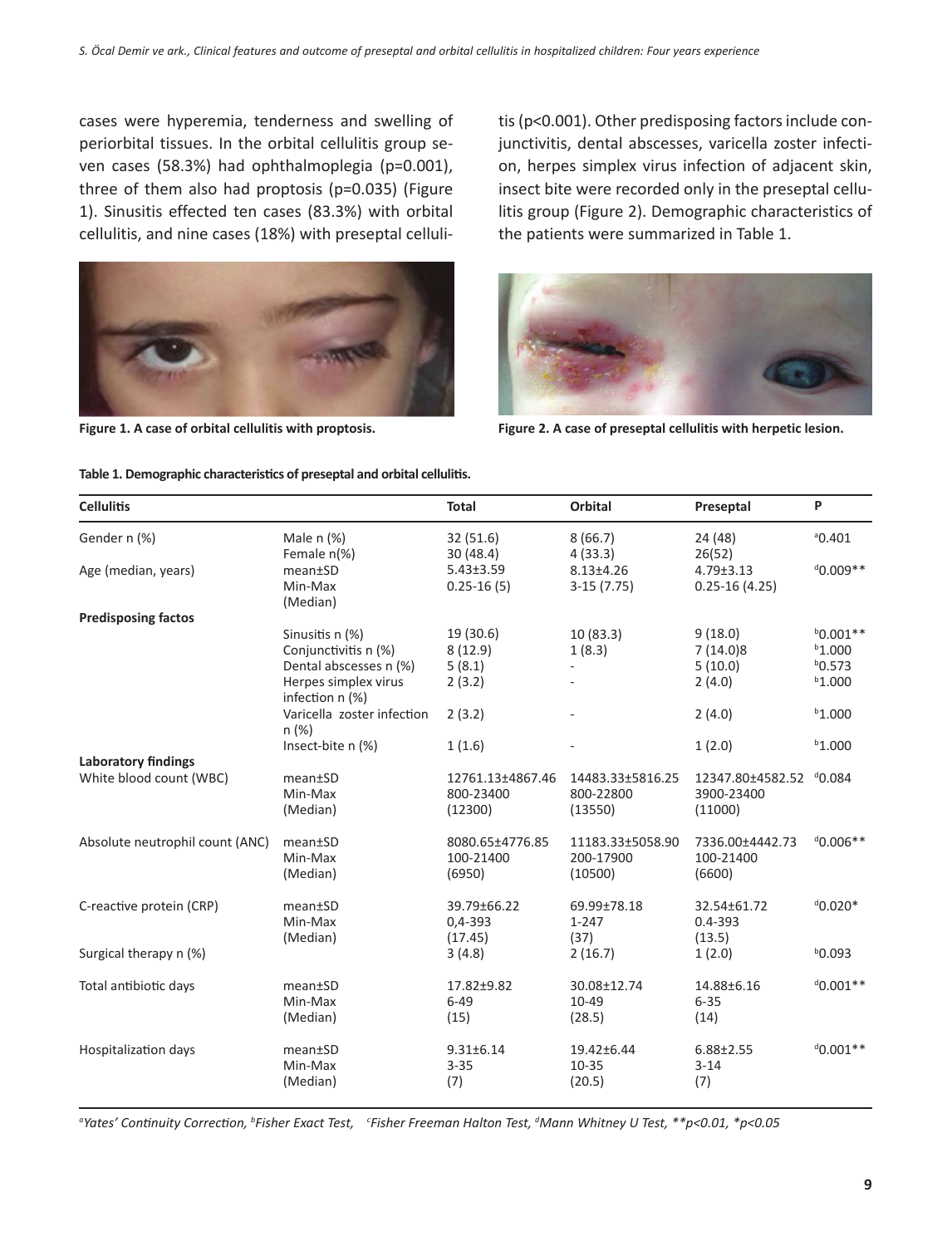Mean white blood cell counts of the patients with orbital cellulitis and preseptal cellulitis were 14483±5816/mm<sup>3</sup> and 12347±4582/mm<sup>3</sup>, respectively (p=0.084). On the other hand, mean absolute neutrophil count was significantly higher in the orbital cellulitis group, than in the preseptal group  $[11183 \pm 5058/mm^3$  and  $7336 \pm 4442/mm^3$  respectively, (p=0.006)]. Similarly, median CRP value was significantly higher in the orbital cellulitis group than preseptal cellulitis group [37 mg/L (range:1-247 mg/ L) v.s. 13.5 mg/L (range: 0,4-393 mg/L), respectively (p=0.020)] (Table 1).

For diagnosis beside clinical assessment, contrast enhanced orbital MRI and/or CT were used in 60 cases. In 13 cases with preseptal cellulitis, because of inadequate response to treatment, or if their cranial CT obtained without contrast or with low quality, contrast enhanced orbital MRI was performed. Of those orbital cellulitis with subperiostal abscess were detected in three patients (Figure 3).



**Figure 3. Orbital MR of same case in figure 1, arrow show subperiostal abscesses.**

Blood cultures were taken from 36 of 62 cases, and only 4 (%11) of them were positive. Methicillinsensitive Staphylococcus aureus (MSSA) was isolated in 2, Streptococcus pyogenes in one, methicillinresistant Staphylococcus epidermidis (MRSE) in one patient. Three of four positive cultures were obtained from the patients in the orbital celulitis group. The cultures of sinus drainage material remained sterile, all three cases had previously used antibiotherapy.

Ampicillin-sulbactam (n=35) and ampicillinsulbactam plus ceftriaxone (n=27) were the most preferred treatment options. In three cases with orbital cellulitis; clinical response to treatment was deemed to be insufficient since high fever, elevated acute phase reactants and widening of periorbital tissue swelling persisted over three days of treatment. So antibiotherapy regimens were revised for each patient. Vancomycin+cefoperazonesulbactam (n=1), vancomycin+meropenem (n=1) and vancomycin+piperacillin-tazobactam (n=1) were used, so cure achieved. In four cases, acyclovir was added to antibacterial treatment for infection of adjacent skin with varicella zoster or herpes simplex virus. In three cases, surgical intervention, abscess drainage was required. Median duration of oral plus intravenous antibiotic use for orbital cellulitis and preseptal cellulitis were 28.5 days (range: 10-49 days) and 14 days (range: 6-35 days), respectively (p<0.001). Median length of hospital stay was 20.5 days (range: 10-35 days) for orbital cellulitis and 7 days (range: 3-14 days) for preseptal cellulitis (p<0.001). No serious complication was observed during the hospital stay and six months after discharge.

## **DISCUSSION**

Soft tissue infections around the eye globe are common and usually benign in nature. Hovewer, orbital cellulitis which may be missed during the initial evaluation of the patients can be severe and complicated. Despite the fact that our study included limited number of children, evaluation of these cases are important to stress major differences between milder (preseptal) and the more serious form of the disease (orbital cellulitis). By this way, the consequences of late diagnosis can be prevented and the proper treatment can be initiated.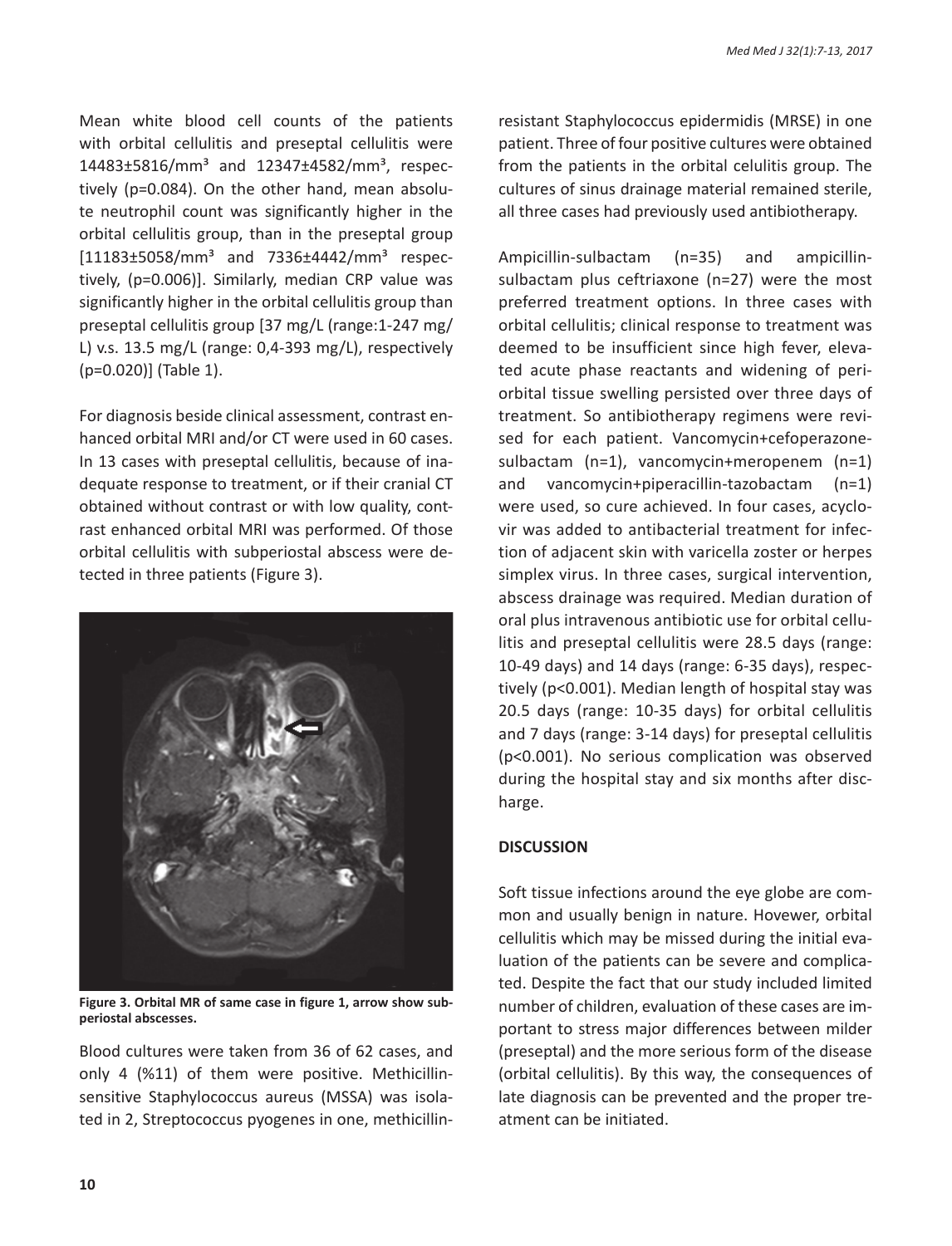In this study relative frequency of orbital cellulitis among infections involving in and around eye globe was similar to those reported in previous studies (4% to 28%)4-6. Mean age of the children with orbital and preseptal cellulitis in our study was compatible to the literature data, that the mean age of children with orbital cellulitis is greater than that of children with preseptal cellulitis<sup>7</sup>. This finding may reflect the sequential maturation of the sinuses, since infection of sinuses is the major predisposing factor for orbital cellulitis. Ethmoid sinus, the most involved sinus in orbital cellulitis, is present at birth and has a rapid growth phase between 3 and 8 years of age while maxillary sinus has rapid growth between 7 and 12 years of age<sup>8</sup>.

As well-known, sinusitis is the most important predisposing factor for preseptal and orbital cellulitis. Orbital cellulitis almost always occurs as a complication of sinusitis with extension of the infection into the orbit. In the study of Botting et al, 91% of 35 cases of orbital celulitis had acute sinusitis at diagnosis<sup>1</sup>. Ethmoid sinus was demonstrated as the main source of the orbital infections in other reports<sup> $2,9$ </sup>. In our study, sinusitis was associated with 83.3%, and 18% of the patients with orbital, and preseptal cellulitis, respectively. Dental abscesses, conjunctivitis, varicella zoster and herpes simplex virus infection of the adjacent skin, and insect-bite were other predisposing factors for preseptal cellulitis which may be associated with broken skin barrier. Similar to other series, the number of our patients with preseptal cellulitis reached the peak incidence during spring and summer $6,10$ . This is assumed to be due to predisposing factors such as insect bite and conjunctivitis which are common in these seasons.

Hyperemia, tenderness and swelling of periorbital tissues are symptoms of preseptal cellulitis. But when the treatment is delayed, infection can spread to the posterior part of the orbital septum. Chemosis, proptosis, pain with eye movement, decreased visual acuity, and limitation of eye movements are known as predictors for orbital cellulitis although these symptoms are not seen uniformly in all cases. Rudloe et al reported that 50.5% of 35 cases with orbital cellulitis did not experience these symptoms $^{11}$ . Similarly, our seven (58.3%) cases with orbital cellulitis had ophthalmoplegia, and three of them (25%) also had proptosis. In the remaining 5 patients, diagnoses were actually based on radiological appeareance. Since our patients were children, the expression of painful eye movements may be underestimated. Daily ophthalmological examination was made for patients with orbital cellulitis during hospitalization but none of them had problems with vision acuity.

Similar to previous data, though not statistically significant, mean white blood cell count was higher in the orbital cellulitis group which did not aid in the diagnosis<sup>9</sup>. Hovewer, the absolute neutrophil count and median CRP level were statistically significantly elevated in orbital cellulitis .

In our study, contrast-enhanced orbital MRI was found to be more sensitive than CT to make a differentiation between orbital and preseptal cellulitis. Hovewer, since these two methods were not compared with controlled studies, clinical experience of our radiologists estalished the diagnoses of orbital and preseptal cellulitis. Magnetic resonance imaging is especially recommended for tracking the progression of soft tissue disease and it is also preferred to save pediatric patients from the side effects of radiation exposure<sup>12</sup>. But in young children it may require sedation. Guidelines from United Kingdom describe indications for radiologic imaging with CT as follows: inability to evaluate vision; ophthalmoplegia, proptosis, bilateral edema or worsening visual acuity; no improvement after 24 hours of administration of intravenous antibiotics; fever not resolved within 36 hours; or evidence of central nervous system involvement $13$ .

Blood cultures were positive in four cases for MSSA, S. pyogenes, and MRSE. According to the reports of previous studies Staphylococcus aureus, Haemophylus influenzae type b (Hib), and Streptococcus species are the most common organisms in preseptal and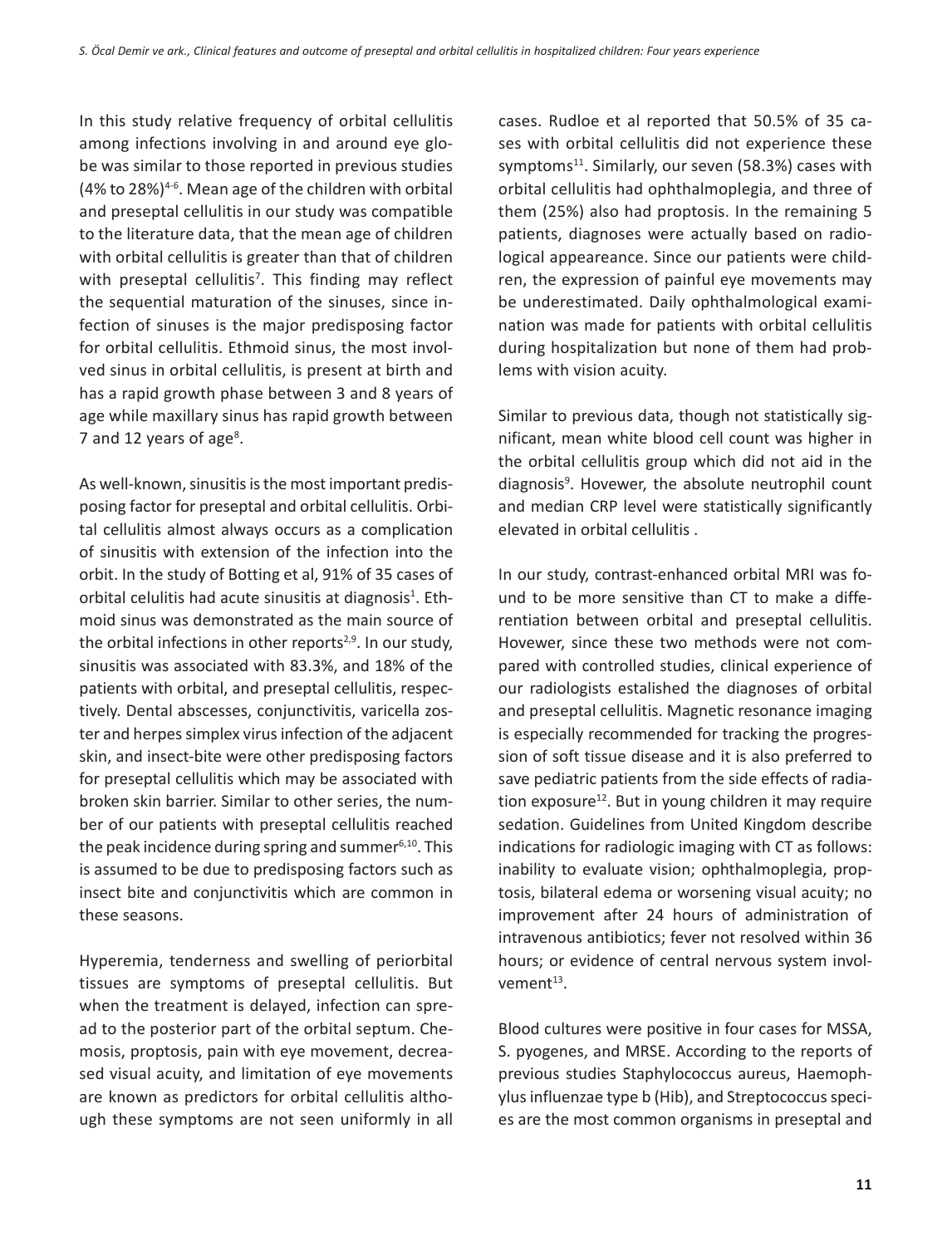orbital cellulitis<sup>14</sup>. Because of widespread vaccination against Hib; Staphylococcus aureus and Streptococcus species account for 75% of etiologic agents of periorbital infections<sup>15</sup>. On the other hand, MSSA, MRSA and even some streptococcus species constitute the skin flora which can not be differentiated from contaminants. Despite the low rate of positivity, obtaining blood culture is recommended before antibiotic treatment.

As is known, the main indications for surgical intervention are poor response to antibiotic treatment, evidence of an abscess >10 mm in diameter, visual impairment and to intracranial spread of the infection<sup>17,18</sup>. Because of the effectiveness of antibacterial therapy, only three cases required surgical intervention. Mortality rate of orbital cellulitis was reported as 17% which was associated with blindness before the antibiotic era<sup>19</sup>. Nowadays, orbital cellulitis results in loss of vision, and death in 3-11, and 1-2 % of the patients, respectively<sup>20</sup>.

As expected, median duration of antibiotic use and length of hospital stay for orbital cellulitis were longer than preseptal sellulitis. This is because of clinical and laboratory response were slow in orbital cellulitis. We also prefered of intravenous treatment and close follow-up in hospital with daily ophthalmological examination for orbital cellulitis. Sinus drainage was performed in two patients with orbital cellulitis and they treated with vancomycin+meropenem and vancomycin+piperacillin-tazobactam. Drainage of the abscesses was required in one patient with preseptal cellulitis. No other serious complication was observed during the hospital stay and outpatient control.

### **CONCLUSION**

Major limitations of our study is its the retrospective design and relatively small number of cases. Nevertheless, we can conclude that both preseptal and orbital cellulitis can be prevented by timely treatment of sinusitis with appropriate antibiotic. In cases where clinical differentiation of orbital and preseptal cellulitis is difficult, or in condition of delayed response to treatment in complicated cases, radiologic imaging with contrast induced MRI can be good choice.

#### **References**

- 1. Botting AM, Mclntosh D, Mahadevan M. Paediatric pre- and post-septal peri-orbital infections are different diseases. A retrospective review of 262 cases. *Int J Pediatr Otorhinolaryngol* 2008;72:377-83. https://doi.org/10.1016/j.ijporl.2007.11.013
- 2. Ambati BK, Ambati J, Azar N, Stratton L, Schmidt EV. Periorbital and orbital cellulitis before and after the advent of Haemophilusinfluenzae type B vaccination. *Ophthalmology* 2000;107:1450-3.
- https://doi.org/10.1016/S0161-6420(00)00178-0 3. Kloek CE, Rubin PA. Role of inflammation in orbital cellulitis. *Int Ophthalmol Clin* 2006;46:57-68.
	- https://doi.org/10.1097/00004397-200604620-00007
- 4. Uzcategui N, Warman R, Smith A, Howard CW. Clinical practice guidlines for managment of orbital cellulitis. *J Pediatr Ophthalmol Strabismus* 1998;35:73-9.
- 5. Spires JR, Smith RJ. Bacterial infections in orbital and periorbital soft-tissues in children. *Larynoscope* 1986;96:763-7. https://doi.org/10.1288/00005537-198607000-00012
- 6. Georgakopoulos CD, Eliopoulou MI, Stasinos S, Exarchou A, Pharmakakis N, Varvarigou A. Periorbital and orbital cellulitis: a 10-year review of hospitalized children. *E J Opthalmol*  2010;20:1066-72.
- 7. Israele V, Nelson JD. Periorbital and orbital cellulitis. *J Pediatr Infect Dis* 1987;6:404-10. https://doi.org/10.1097/00006454-198704000-00012
- 8. Shah RK, Dhingra JK, Carter BL, Rebeiz EE. Paranasal sinus development: radyological study. *Laryngoscope* 2003;113:205-9.
- https://doi.org/10.1097/00005537-200302000-00002
- 9. Ruttum MS, Ogawa G. Adenovirus conjunctivitis mimics preseptal and orbital cellulitis in young children. *Pediatr Infect Dis J* 1996;15:266. https://doi.org/10.1097/00006454-199603000-00019
- 10. Jackson K, Baker SR. Clinical implications of orbital cellulitis. *Laryngoscope* 1986;96:568-74.
	- https://doi.org/10.1288/00005537-198605000-00018
- 11. Eustis HS, Mafee MF, Walton C, Mondonca J. MR imaging and CT of orbital infections and complications in acute rhinosinusitis. *Radiol Clin North Am* 1998;36:1165. https://doi.org/10.1016/S0033-8389(05)70238-4
- 12. Antonia GA, Grundfast KM. Periorbital cellulitis. *Int J Pediatr Otorhinolaryngol* 1987;13:273-8. https://doi.org/10.1016/0165-5876(87)90108-X
- 13. Rudloe TF, Harper BM, Prabhu SP, Rahbar R, Vanderveen D, Kimia AA. Acute periorbital infections, who needs emergent imaging? *Pediatrics* 2010;125:719-26. https://doi.org/10.1542/peds.2009-1709
- 14. Howel L, Jones NS. Guidelines for the managment of periorbital cellulitis/abscess. *Clin Otolaryngol Allied Sci*  2004;29:725-8.
	- https://doi.org/10.1111/j.1365-2273.2004.00889.x
- 15. Nageswaran S, Woods CR, Benjamin DK Jr, Givner LB, Shetty AK. Orbital cellulitis in children. *Pediatr Infect Dis J*